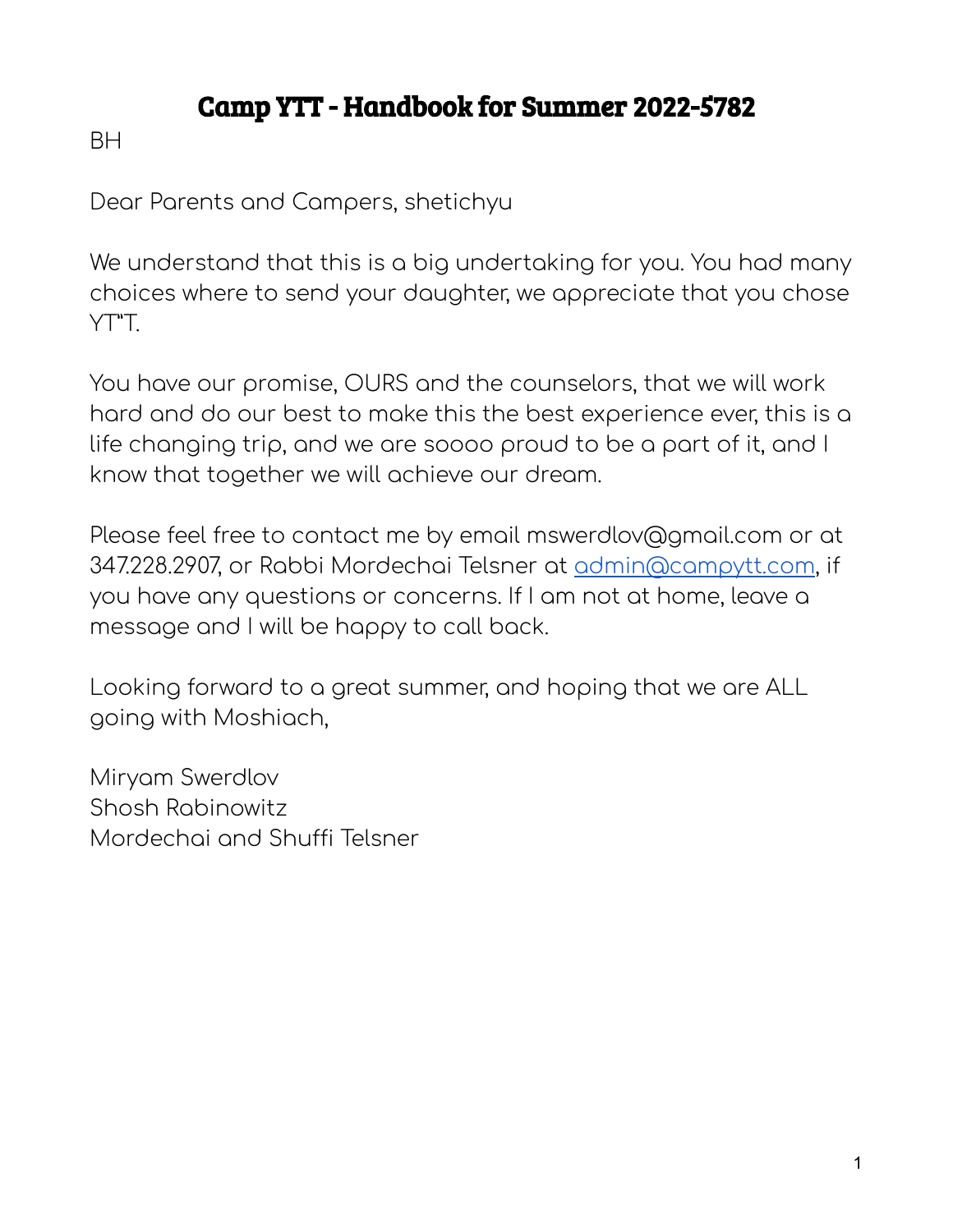# YEYYYYYYYYYYYYYY!!!!!!!!!!!!!!!!!!!!!!

Please take a tall glass of something to drink, turn OFF the cell phone, and go through this booklet VERY CAREFULLY with your daughter. You will understand everything better, AND save money, you don't have to buy so many clothes. THE MORE YOU KNOW THE BETTER YOU WILL FEEL. IT IS VERY IMPORTANT THAT THE PARENTS BE INFORMED AND PART OF THIS INCREDIBLE LIFE CHANGING ADVENTURE. YOU ARE OUR PARTNERS. We try to be transparent.. but you have to look through the glass to understand and to know and to partner.

WE R VERRRRY EXCITED ABOUT OUR HEAD STAFF. They are: Sheina Piekarsky, Gnesha Schapiro and Chaya Wolvosky. We have a fourth Israeli staff member, who will also be taking care of all technicalities, changing money, finding Shabbos family if you don't have one, and in general being of help to the girls if anything is needed. We are also very lucky that Mrs. Shuffi Telsner (nee Swerdlov...) joins us for the last few weeks of the summer. I CAN'T WAIIIIT) How honest is THAT? Get used to it, that's how it is....

# **OK, we begin:**

First of all: we are leaving IY"H on Tuesday, July 12th at 9:30pm - (Delta 210 to Prague) and returning to JFK, Tuesday, August 16th, at 5am (Delta 235).

There will be a bus from the Swerdlov home. Please come to 484 Crown Street at 3 o'clock in the afternoon, on Tuesday July 12th. Please bring a sandwich and a drink, in addition to the plane food, never too much food when you are traveling...we will go to the Ohel first and then to the Airport.

On the return, there will NOT be a bus, please pick your daughter up from the airport, we will update you via WhatsApp on the day of the return.

We will have a Camp YTT WhatsApp group and will be posting pictures and news, so the parents can all be part of the adventure and the growth. Please make sure you have signed up to the WhatsApp broadcast group. Please save 917-553-3155 in your cell phone contacts, and send a message "subscribe Camp YTT" with your name.

**Cell phones/Smart devices:** In Prague, possibly on Friday afternoon. the girls will have their smartphones to say Gut Shabbos. At all other times, the Smart Phones are put into a safe, the campers do not have them. You could communicate with us by whatsapp, 347.228.2907. For cell phones in Israel, you will receive a separate email on how to order. NO IPHONES, ANDROID, ANY SMART PHONES, Tablets, Laptops, Smart watches, etc., are allowed in Israel. We will keep them in the safe. The phones will be given back just for Shabbos off.

In Israel the rules for phones are as follows: ONLY 2 HOURS ONCE A WEEK, Sunday or Wednesday, from 9-11 at night, Israel time, 2-4 in the US. Sometimes a half hour later) and all day Erev Shabbos..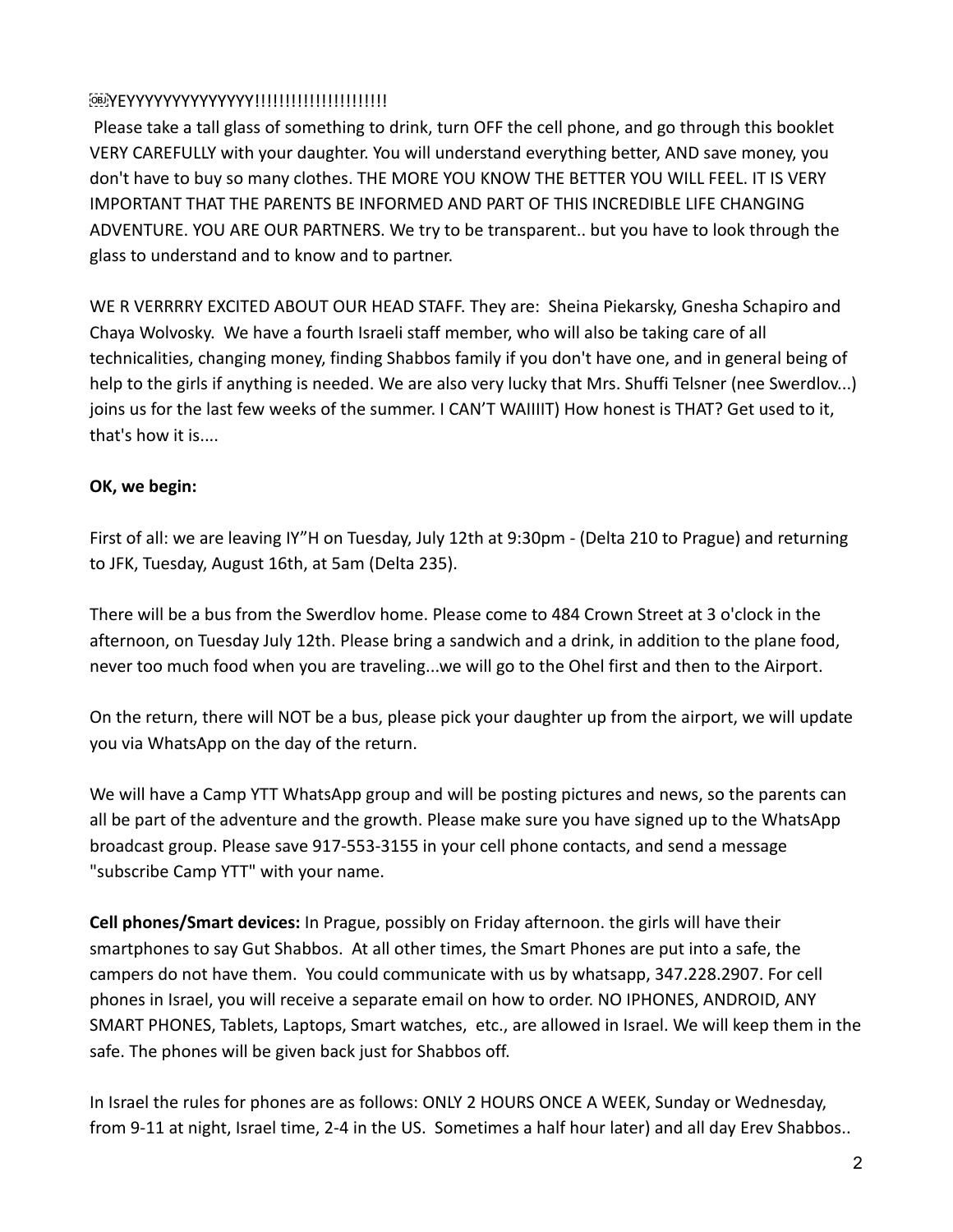At other times, the phones will be in the office. You can reach Mrs. Swerdlov 24/6 at 347.228.2907, or Rabbi Telsner at admin@campytt.com.

FORGIVE ME, IF ANY SMARTPHONE OR SMART DEVICE WILL BE FOUND that was not handed in, IT WILL BE CONFISCATED. NOT RETURNED. PLEASE, PLEASE FOLLOW RULES. THIS IS STRICTLY ENFORCED. YOU MAY LOSE ALL the INFORMATION on the phone etc, since WE WILL NOT RETURN IT. TAKE THIS SERIOUSLY.

## **ITINERARY**

We are really very sad, as is everyone, about what is happening in the Ukraine. We could have just done 5 weeks in Israel, but we felt that we needed to do something else. NO, Prague does NOT fill the void of Ukraine, but we will work hard to make it a Ruchniyudike experience. It's a magnificent city, the city of the Mahara"l, Al Tnay shul, Beis Hachayim, we will visit Terezenshtat, the 'model' concentration camp.

You have our word that Rabbi Telsner and I will infuse as much ruchniyus as possible.

# **WE LEAVE FOR ISRAEL!!!!!!!!!!!!!!!!!!**

Our 'home base' in Israel will be in and near Yerushalayim. (two different places). Really special. One is mamesh near Dovid Hamelech's kever, and it's just soooooo spiritual and special.

Our daily schedule is: Davenning, Chitas, Shiur, Breakfast, TRRRRRRRRIP. We have great tour guides, there is a medic and a security guard with us, our bus is Air-conditioned, and I CAN'T WAIIIIIT. You are all asking (inside,,,) what time do we get uuuuuuuuuuuup? Well, that depends where we're going to that day. Usually, around 7:00. We usually return to home base, unless we are in the Negev, or the Upper Galil, and then we leave for 2 days, and take our 'rolly' with us.

# **Our Shabbosim(sos):**

First Shabbos - Prague (July 15/16) Second Shabbos - Miron (July 22/23) Third Shabbos - OFF (July 29/30) Fourth Shabbos - Yerushalyim (Aug 5-6) Fifth Shabbos - CHEVROOOOOOOOOON!!!! With our Ovos and Imahos (Aug 12-13)

About Shabbos off: It starts on Friday, after breakfast in Yerushalayim, and ends SUNDAY after lunch. Call your relatives and make arrangements. Then fill out your Shabbos Off form online. We will help you get to the major cities, and you will make travel arrangements from there. WE WILL HELP YOU, If you have no relatives, we will place you. The weekend ends Sunday early evening, we will all meet in Yerushalayim.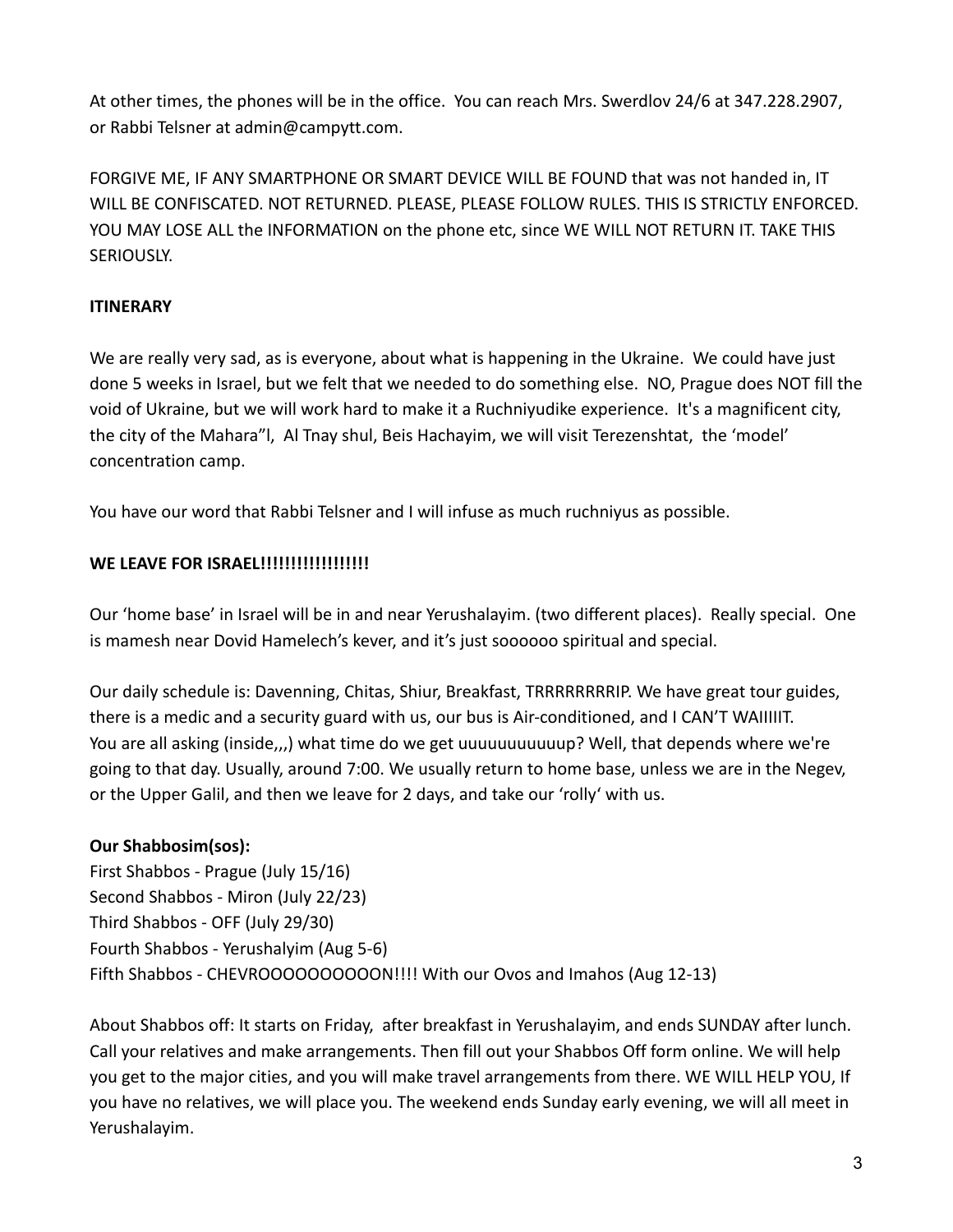If you have no relatives or family friends to stay at, please let us know asap so that the Israeli counselor can start looking for nice families.

## **WE WILL HELP YOU ARRANGE THE TRANSPORTATION. DO NOT WORRY.**

This is the ONLY Shabbos the girls have off. Any other Shabbos they will not be allowed to leave camp. Please have this in mind if parents or grandparents are planning on being in Israel during camp.

We are including a camper list. Just so you know who is coming. Roommates will be chosen at random, we change it very often. So you get to know everyone in camp. There are usually 4 girls per room.

**About spending money:** we suggest around \$350. Or, a credit card. The tip money has to be in cash, please.

The weekend off is totally on the girls, including transportation. From experience, I feel that this is the amount needed. Please discuss with your family what kind of souvenirs to buy, otherwise, sometimes the girls spend money that is hard earned, on useless tchatchkes.

You can send a credit card, it is accepted everywhere, but I think that \$100 should be in cash, and of course the \$165 in tip money has to be in a separate envelope in cash (you can also Zelle the tip money).

What else do the girls need money for? Ice creams and nosh on the trip when we stop at the sites or at gas stations, and of course, my daily cheese cake.....(only kidding, of course, or am I?????????) (please remember shshshshshshs the \$165 tip money for the counselors.....). This has to be in cash, separate from your spending money.

Please bring ALL the money in dollars, or shekel. If dollars, we will make sure that the girls can get to a change place. All the other monies and passports will be kept in a locked safe.

VERY IMPORTANT: Water packs, Camelbacks, or any other name. YOU MUST HAVE A WATER PACK. PLEASE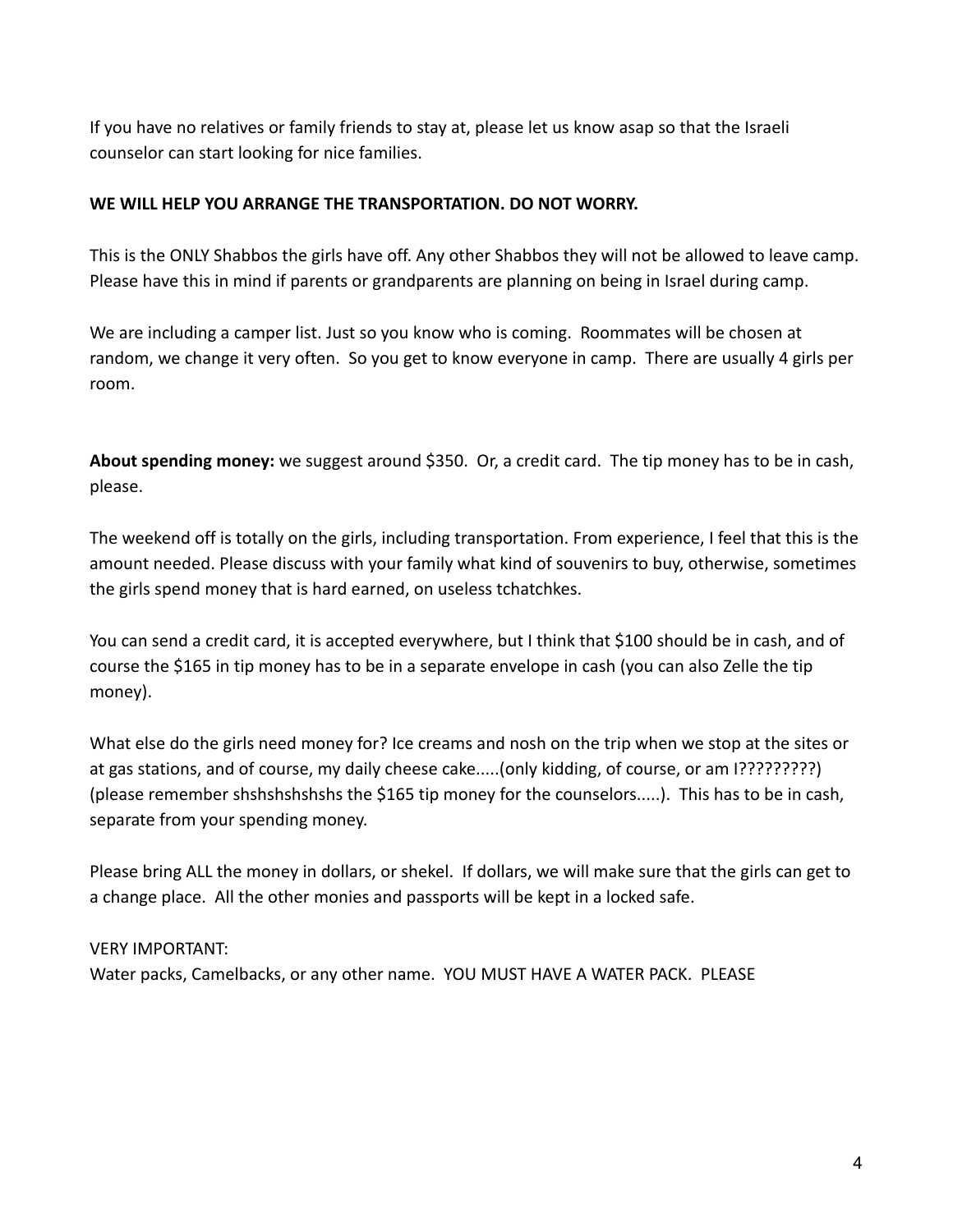## **RULES:**

About rules: Everyone hates them, BUT you can't live without them. They are verrrrrrrrrrrry important, and keeping the rules will make the difference between a GREAT summer, one you will never forget, a summer of growth and Ruchniyusdik achievement, or, as the Rebbe never said anything negative, I too will learn from that, and not end my sentence in a negative manner.

Please understand that in order to get EVERYTHING out of your summer, you must really pay attention to the following:

When you sign your contract, know that this really is a serious contract. I'm sorry, but not keeping any of the clauses on it, even when not on camp grounds, is an immediate break, and you will have to go home. So sorry. Better you know now. I will personally make sure that ALL rules are abided by. Please go over all of these with your parents, make sure that NOTHING is packed in the suitcase that should not be there, (short socks, reading material that is not approved, smart devices etc.,) and I am sorry to say, anything that is not approved, will be confiscated, So sorry for the 'bad' tone.

If you come late to davenning, sorry, you will not get your phone the next time it is given. If you do not come to talk to Ovinu sheBashamayim, you can't talk to imeinu sheBamerica...SORRY

I take the tznius rules very seriously. Even on days off and Shabbosim off. NECKS ARE CLOSED, NOT BOAT NECKS. Listen, if you can't do it, PLEASE DO NOT COME, SORRY. Better to be warned. Skirts ALWAYS covering knees, ALWAYS. THIS IS SERIOUS. (and don't think you can 'get away with it'....)

No form fitting tops. No bandage skirts. No tight skirts. THIS IS SERIOUS. If it is questionable, you can't wear it. Please, no long earrings, (BR rule, 1.5 inch) Makeup for Shabbos only, and of course NOT ON SHABBOS. Hair ALWAYS up. Of course, only one earring, per ear ....

We want a frum, shulchan oruch keeping, chassidish camp. REALLY, please, take this seriously. I do not want to sound negative, and I do not want to constantly remind you in camp. TOTAL TZNIUS, if you cannot do this, please.....you understand.

Three infractions of the above, means an early return home. REALLY. WARNED...SORRY.

Understand that we DO NOT WANT TO EVER carry this out, but we will if we have to. IT'S' UP TO YOU.

There is a wonderful merit system. The counselors will be marking you all for good things, extra kindness, extra eidelkeit, extra ANYTHING, you will go to Yerushalayim for an evening out, just the girls that were 'caught' going above and beyond. See, we are not only telling you negative things, we can't waiiiiiiiiiiiiit to give you extra outings to town, but remember, you MUST bring me back something........(not kidding)...